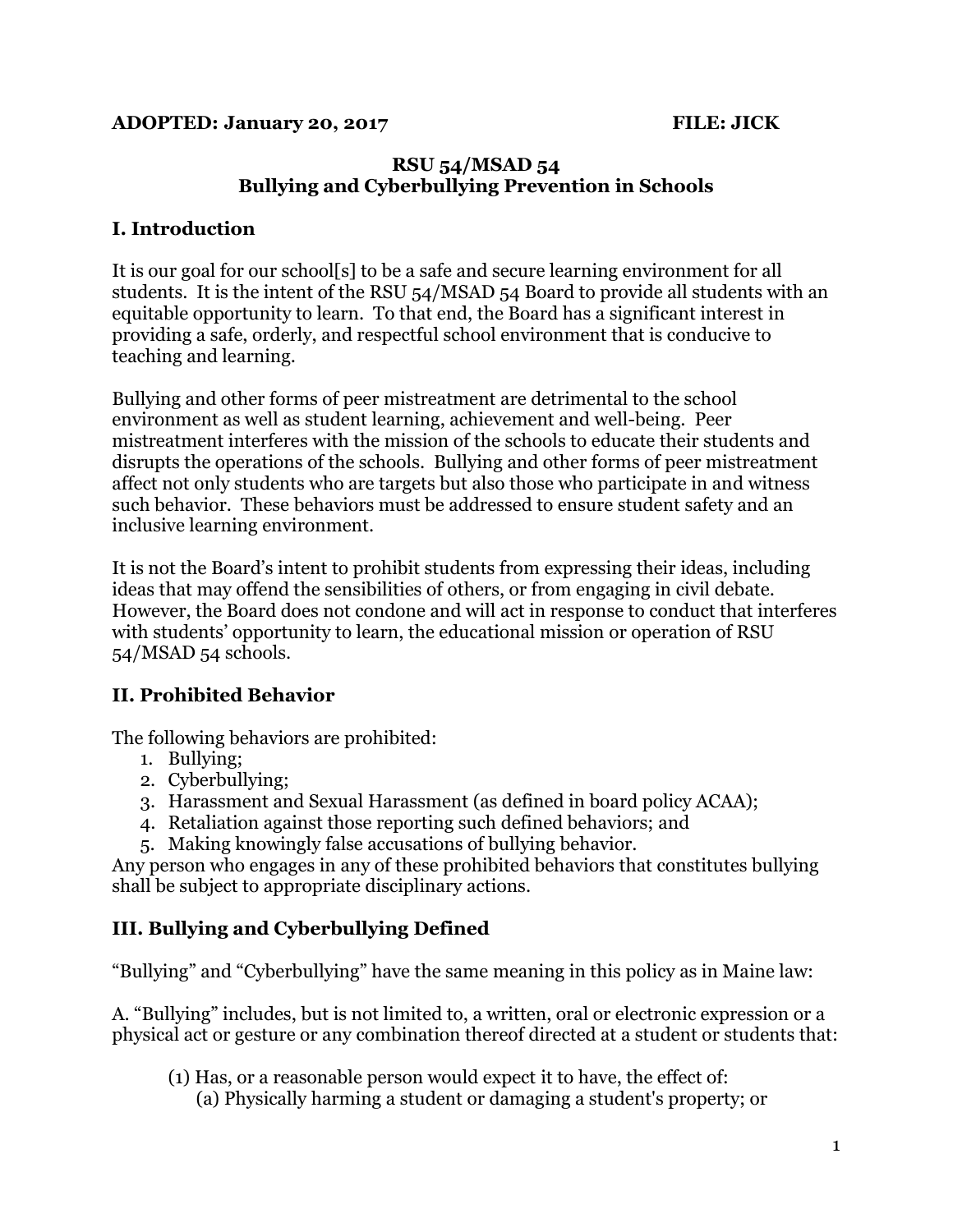(b) Placing a student in reasonable fear of physical harm or damage to the student's property;

#### **AND**

- (2) Interferes with the rights of a student by:
	- (a) Creating an intimidating or hostile educational environment for the student; or
	- (b)Interfering with the student's academic performance or ability to participate in or benefit from the services, activities or privileges provided by a school;

#### **OR**

(3) Is based on a student's actual or perceived race, color, national origin, ancestry, religion, physical or mental disability, gender, sexual orientation, or any other distinguishing characteristic, or is based on a student's association with a person with one or more of these actual or perceived characteristics, and that has the effect described in subparagraph (1) or (2) above. (These behaviors might also meet the criteria for harassment as defined in board policy ACAA: Harassment and Sexual Harassment of Students.)

Examples of conduct that may constitute bullying include, but are not limited to:

- 1. Repeated or pervasive taunting, name-calling, belittling, mocking, put-downs, or demeaning humor;
- 2. Behavior that is likely to harm someone by damaging or manipulating their relationships with others, including but not limited to gossip, spreading rumors, and social exclusion;
- 3. Non-verbal threats and/or intimidations such as use of aggressive, menacing, or disrespectful gestures;
- 4. Threats of harm to a student, to their possessions, or to other individuals, whether transmitted verbally or in writing;
- 5. Blackmail, extortion, demands for protection money, or involuntary loans or donations;
- 6. Blocking access to school property or facilities;
- 7. Stealing or hiding books, backpacks, or other possessions;
- 8. Stalking; and
- 9. Physical contact or injury to another person or their property.

B. "Cyberbullying" means bullying using technology or any electronic communication, including, but not limited to, a transfer of signs, signals, writing, images, sounds, data or intelligence of any nature transmitted using any electronic device, including, but not limited to, a computer, telephone, cellular telephone, text messaging device and personal digital assistant.

Examples of conduct that may constitute cyberbullying include, but are not limited to the following actions on any electronic medium: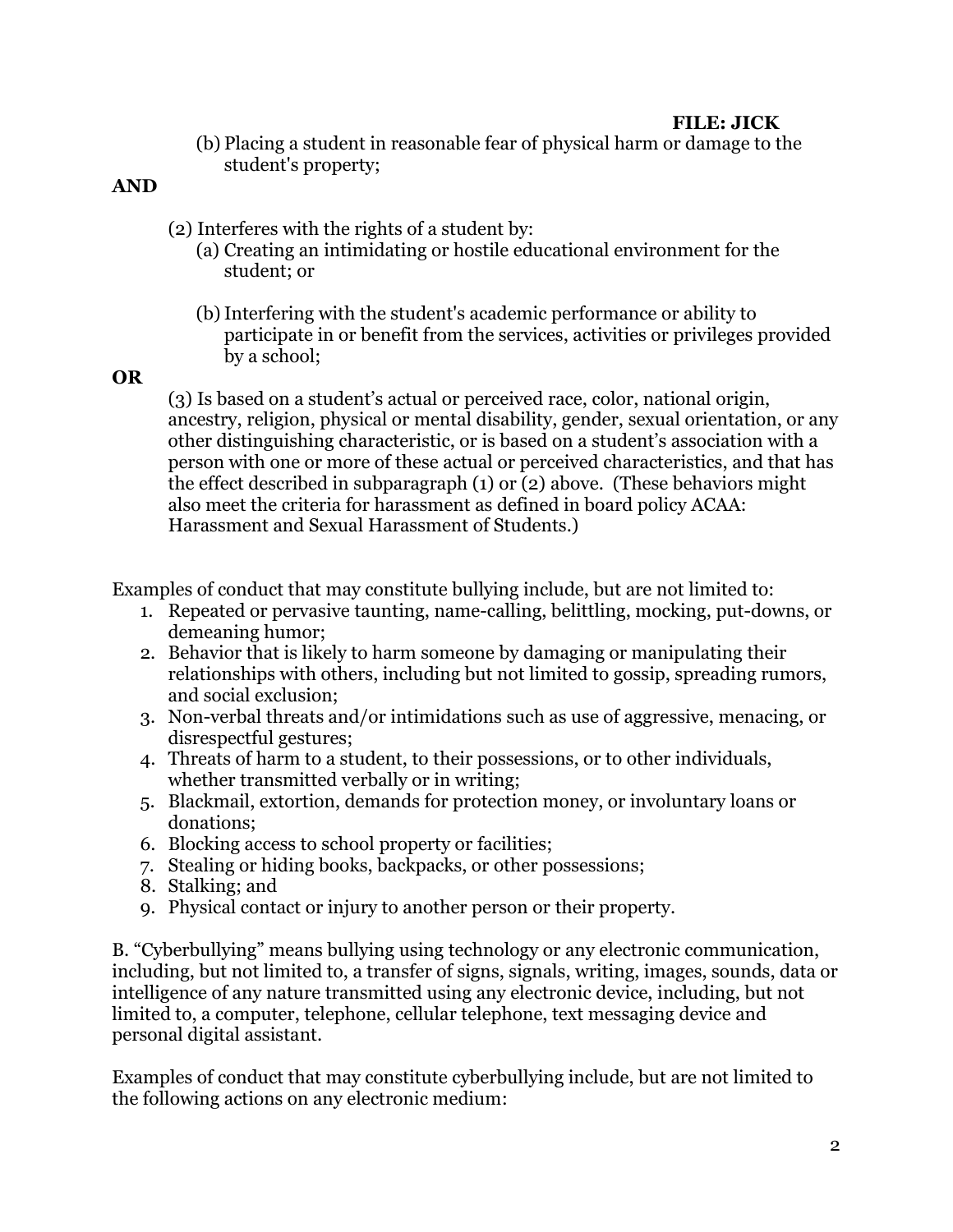- 1. Posting slurs or rumors or displaying any defamatory, inaccurate, disparaging, violent, abusive, profane, or sexually oriented material about a student on a website, an app, in social media, or any other electronic platform;
- 2. Posting misleading or fake photographs or digital video footage of a student on websites or creating fake websites or social networking profiles in the guise of posing as the targeted student;
- 3. Impersonating or representing another student through the use of that other student's electronic device or account to send e-mail, text messages, instant messages (IM), phone calls or other messages on a social media website;
- 4. Sending e-mail, text messages, IM, or leaving voice mail messages that are mean or threatening, or so numerous as to bombard the target's e-mail account, IM account, or cell phone; and
- 5. Using a camera phone or digital video camera to take and/or send embarrassing or "sexting" photographs of other students.

C. "Retaliation" means an act or gesture against a student for asserting or alleging an act of bullying. "Retaliation" also includes knowingly falsely reporting an act of bullying.

D. "Substantiated" means that the outcomes of the investigation on the Responding Form (JICK-E2) provide clear evidence to prove that bullying or cyberbullying, as defined in policy, did occur.

E. "Alternative discipline" means disciplinary action other than suspension or expulsion from school that is designed to correct and address the root causes of a student's specific misbehavior while retaining the student in class or school, or restorative school practices to repair the harm done to relationships and persons from the student's misbehavior.

# **IV. Application of Policy**

A. This policy applies to any student, school employee, contractor, visitor or volunteer who engages in conduct that constitutes bullying or retaliation, all of whom have the responsibility to comply with this policy.

B. This policy applies to bullying that:

- 1. Takes place at school or on school grounds, meaning: a school building; property on which a school building or facility is located; and property that is owned, leased or used by a school for a school-sponsored activity, function, program, instruction or training. "School grounds" also includes school-related transportation vehicles.
- 2. Takes place while students are being transported to or from schools or schoolsponsored events;
- 3. Takes place at any school-sponsored event, activity, function, program, instruction or training; or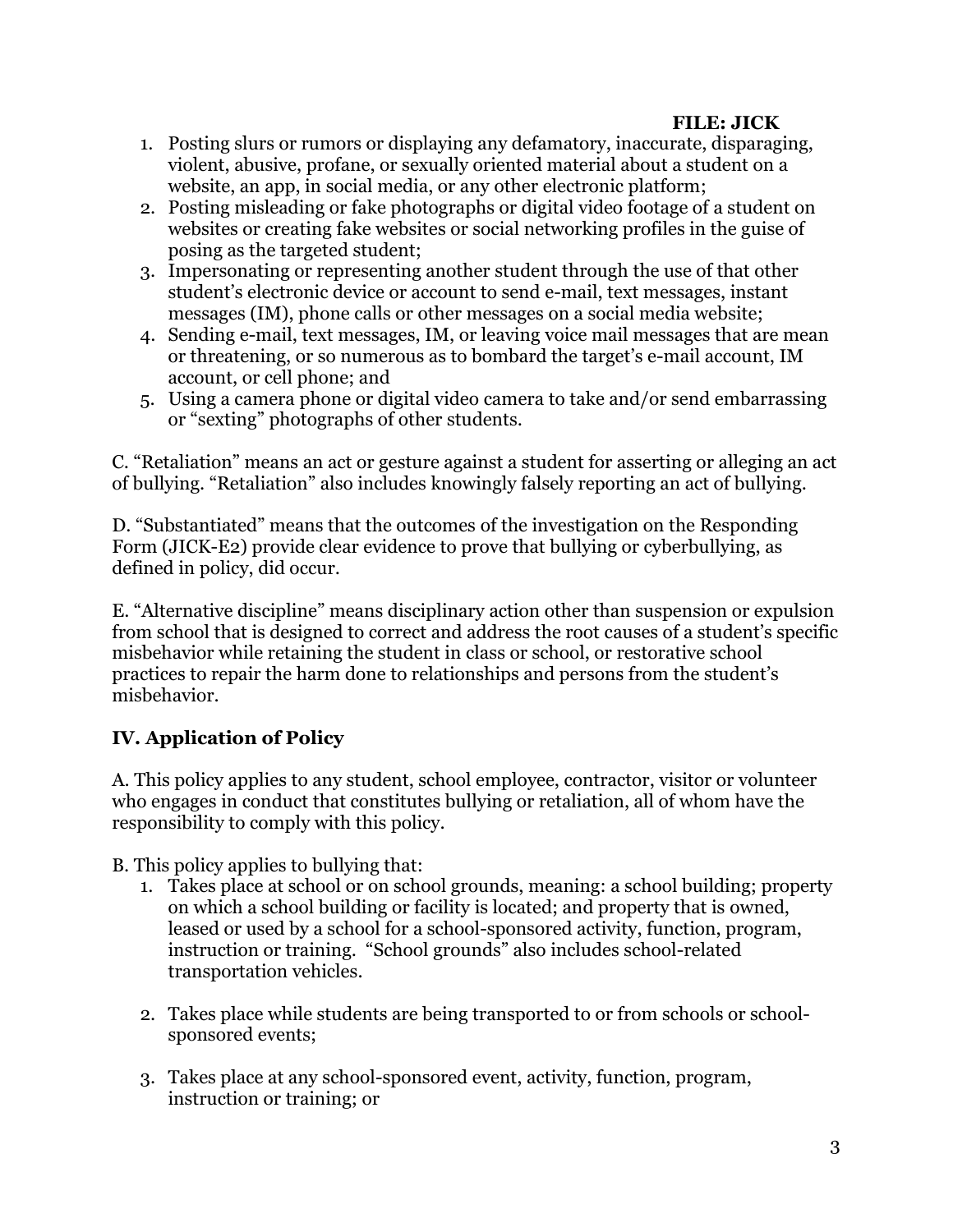4. Takes place elsewhere or through the use of technology, but only if the bullying also infringes on the rights of the student at school as set forth in this policy's definition of bullying.

## **V. Reporting**

*Refer to the Reporting Form – JICK-E1*

Bullying or suspected bullying is reportable in person or in writing (including anonymously) to school personnel.

A. School staff, coaches and advisors for extracurricular and co-curricular activities are required to report alleged incidents of bullying to the school principal or other school personnel designated by the superintendent. Any other adult working or volunteering in a school will be encouraged to promptly report observed or suspected alleged incidents of bullying to the building principal or school personnel designated by the superintendent.

B. Students who are believed to have been bullied or are aware of incidents of bullying are strongly encouraged to report this behavior to a staff member or school administrator.

C. Parents and other adults who believe that an incident of bullying has occurred are encouraged to report this behavior to a staff member or school administrator.

D. Acts of reprisal or retaliation against any person who reports an alleged incident of bullying are prohibited. Any student who is determined to have knowingly falsely accused another of bullying shall be subject to disciplinary consequences.

### **VI. Responding**

*Refer to the Responding Form – JICK-E2*

The school principal or a superintendent's designee will:

A. **Promptly** investigate and respond to allegations of bullying behavior;

B. Keep written documentation of all allegations of bullying behavior and outcomes of the investigations, and report alleged and substantiated incidents to the superintendent;

C. Inform parent(s) or guardian(s) of the student(s) who was alleged to have bullied AND of the student(s) who was believed to have been bullied that a report of an alleged incident of bullying has been made;

D. Communicate to the parent(s) or guardian(s) of a student(s) who was believed to have been bullied the measures being taken to ensure the safety of the student(s) who was believed to have been bullied and to prevent further acts of bullying;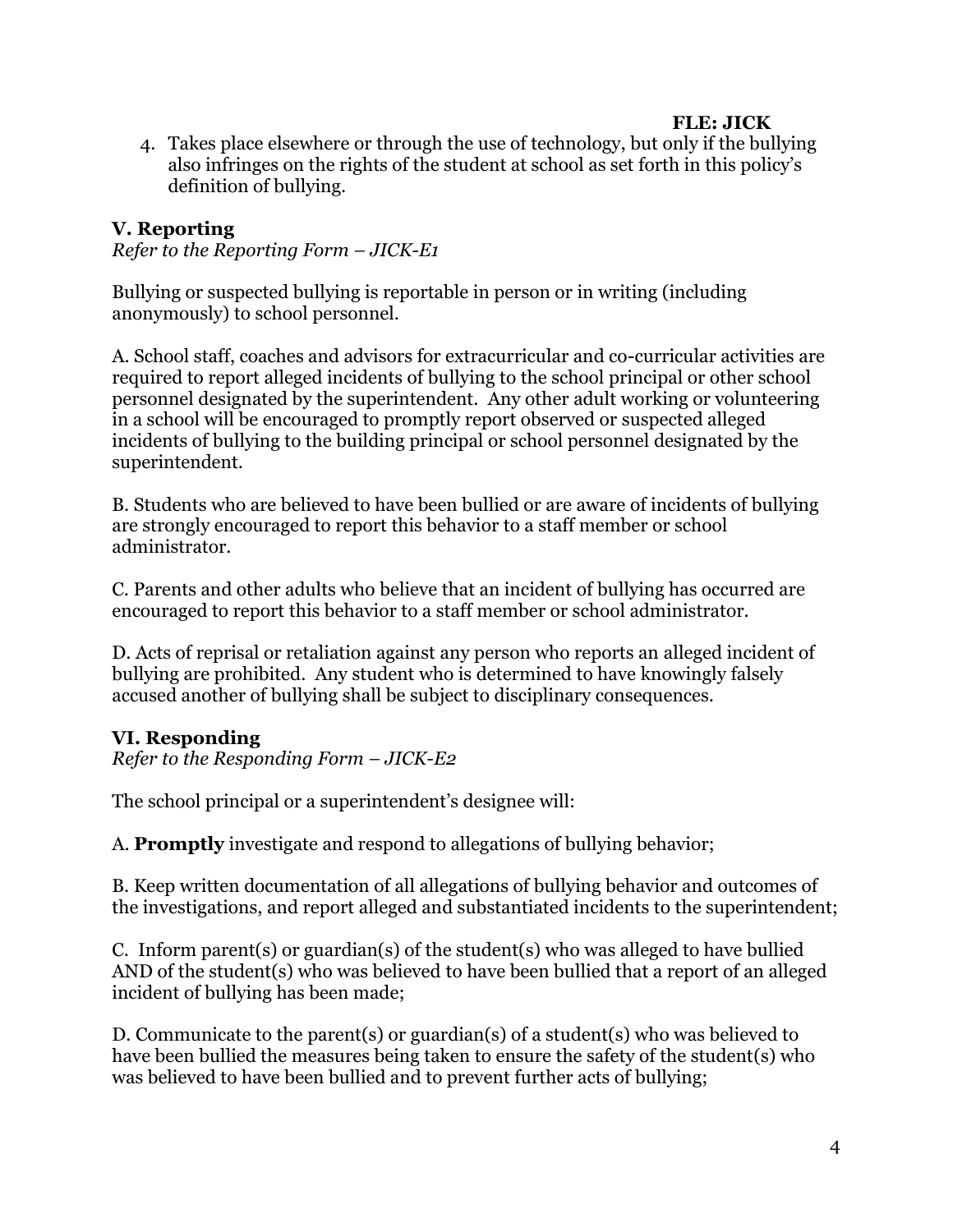E. Inform parent(s) or guardian(s) of the students involved the findings of the investigation and actions to be taken;

F. Communicate with local or state law enforcement agency if it's believed that the pursuit of criminal charges or a civil action under the Maine Civil Rights Act may be appropriate.

Note: Federal protections under FERPA will be followed; individuals will not have a right to personally identifiable details of students involved for which they are not the guardian.

## **VII. Remediation**

*Refer to the Remediation Form – JICK-E3*

The school principal or a superintendent's designee will:

A. Identify the specific nature(s) of the incident.

B. Apply disciplinary actions, which may include but are not limited to, imposing a series of graduated consequences that include alternative discipline. In determining the appropriate response to students who engage in bullying behavior, school administrators should consider the type of behaviors, the frequency and/or pattern of behaviors, and other relevant circumstances. Alternative discipline includes, but is not limited to:

- 1. Meeting with the student and the student's parents/guardian;
- 2. Reflective activities, such as requiring the student to write an essay about the student's misbehavior;
- 3. Mediation, but only when there is mutual conflict between peers, rather than one-way negative behavior, and both parties voluntarily choose this option;
- 4. Counseling;
- 5. Anger management;
- 6. Health counseling or intervention;
- 7. Mental health counseling;
- 8. Participation in skills building and resolution activities, such as social-emotional cognitive skills building, resolution circles and restorative conferencing;
- 9. Community service; and
- 10.In-school detention or suspension, which may take place during lunchtime, after school or on weekends.

C. Remediate any substantiated incident of bullying to counter the negative impact of the bullying and reduce the risk of future bullying incidents, which may include referring the victim, perpetrator or other involved persons to counseling or other appropriate services.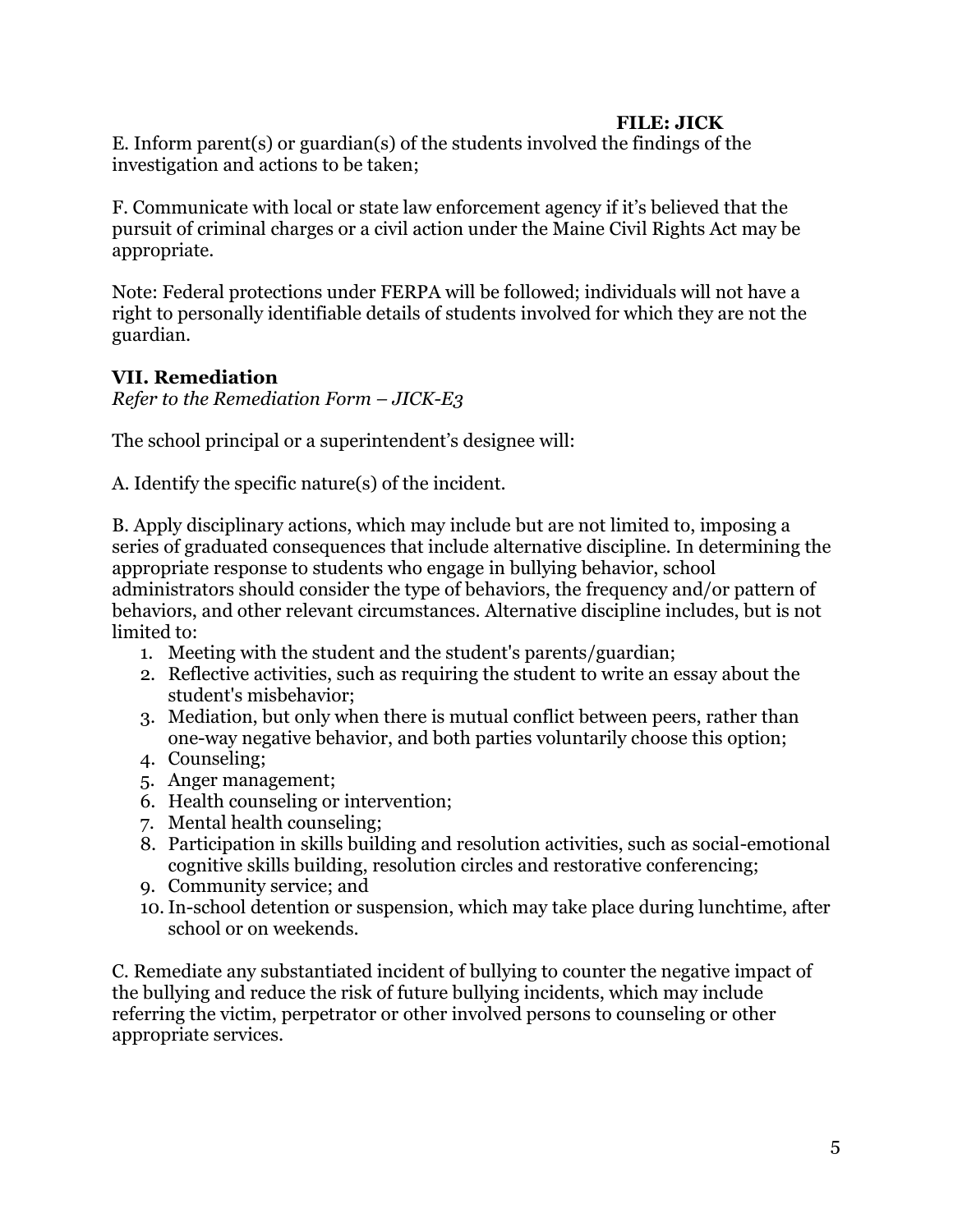Note: Federal protections under FERPA will be followed; individuals will not have a right to personally identifiable details of students involved for which they are not the guardian.

# **VIII. Appeal**

Notification shall be provided to parent(s), guardian(s) and students of the right to appeal a decision of a school principal or a superintendent's designee related to taking or not taking remedial action in accordance with this policy. The appeals procedure must be consistent with other appeals procedures established by the school board and may include an appeal to the superintendent.

## **IX. Assignment of Responsibility**

A. The School Board is responsible for:

- 1. Annually providing access to written versions of this policy and related procedures to students, parent(s) and guardian(s), volunteers, administrators, teachers and school staff;
- 2. Posting this policy and related procedures on the school administrative unit's publicly accessible website; and
- 3. Including in student handbooks a section that addresses this policy and related procedures.
- B. The superintendent is responsible for:
	- 1. Oversight, implementation, and enforcement of this policy and its procedures;
	- 2. Designating a school principal or other school personnel to administer the policies at the school level;
	- 3. Developing a procedure for publicly identifying the superintendent's designee or designees for administering the policies at the school level;
	- 4. Ensuring that the prohibition on bullying and retaliation and the attendant consequences apply to any student, school employee, contractor, visitor or volunteer who engages in conduct that constitutes bullying or retaliation;
	- 5. Ensuring that any contractor, visitor, or volunteer who engages in bullying is barred from school grounds until the superintendent is assured that the person will comply with the policies of the school board;
	- 6. Ensuring that any organization affiliated with the school that authorizes or engages in bullying or retaliation forfeits permission for that organization to operate on school grounds or receive any other benefit of affiliation with the school;